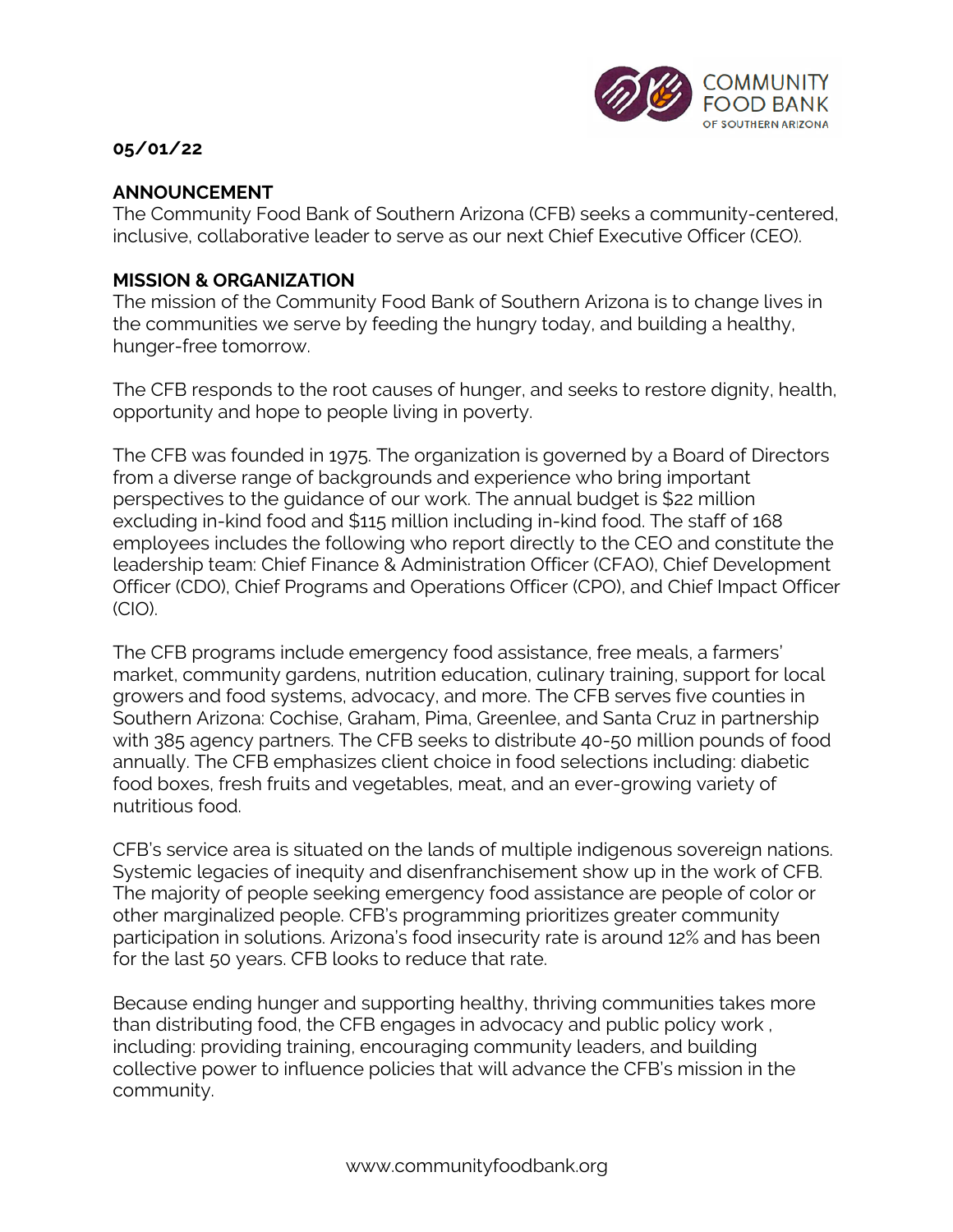

The CFB is beginning a 5-year strategic plan focusing on allocating its resources to communities facing higher marginalization and food insecurity, reducing food insecurity rates, increasing community development initiatives, and establishing meaningful indicators of mission success.

The CFB is a proud member of Feeding America, a nationwide network of food banks and hunger relief organizations. A national leader in the food security and food justice movements, in 2018 CFB was named Food Bank of the Year by Feeding America.

More information about the programs and services of the CFB may be found at www.communityfoodbank.org.

## **POSITION PROFILE**

The CEO of the CFB:

- Establishes the CFB as a collaborative leader in the anti-hunger and food justice movements.
- Works in partnership with diverse clients, staff, Board of Directors, donors, government agencies, volunteers, and partner agencies to ensure the fulfillment of the CFB mission in accordance with the organization's values: respect, integrity, accountability, collaboration, excellence, innovation, and social justice.
- Advocates for feeding the hungry today and building a healthy, hunger-free tomorrow.
- Focuses on equity in both process and outcomes. Examines all issues and decisions with an equity lens and is deliberately inclusive in leadership and decision-making.
- Works in partnership and collaboration with the Board of Directors and the community to set the organization's strategic vision and direction, establish short- and long-range goals, and to ensure the CFB has the resources needed to get there.
- Serves as the chief spokesperson for the CFB and builds relationships with community members, partner agencies, policy makers, government agencies, funders, donors, and the media in order to grow community support for the mission.
- Stewards the health of the organization in the following key areas working in tandem with the leadership team: programs, finance, fund development, operations, mission impact, human resources, and support departments.

# **CORE COMPETENCIES**

The ideal candidate for this position will be a community-centered, collaborative, inclusive leader who is passionate about the mission of the CFB and has a track record of work in food banking, food insecurity, social and economic justice or